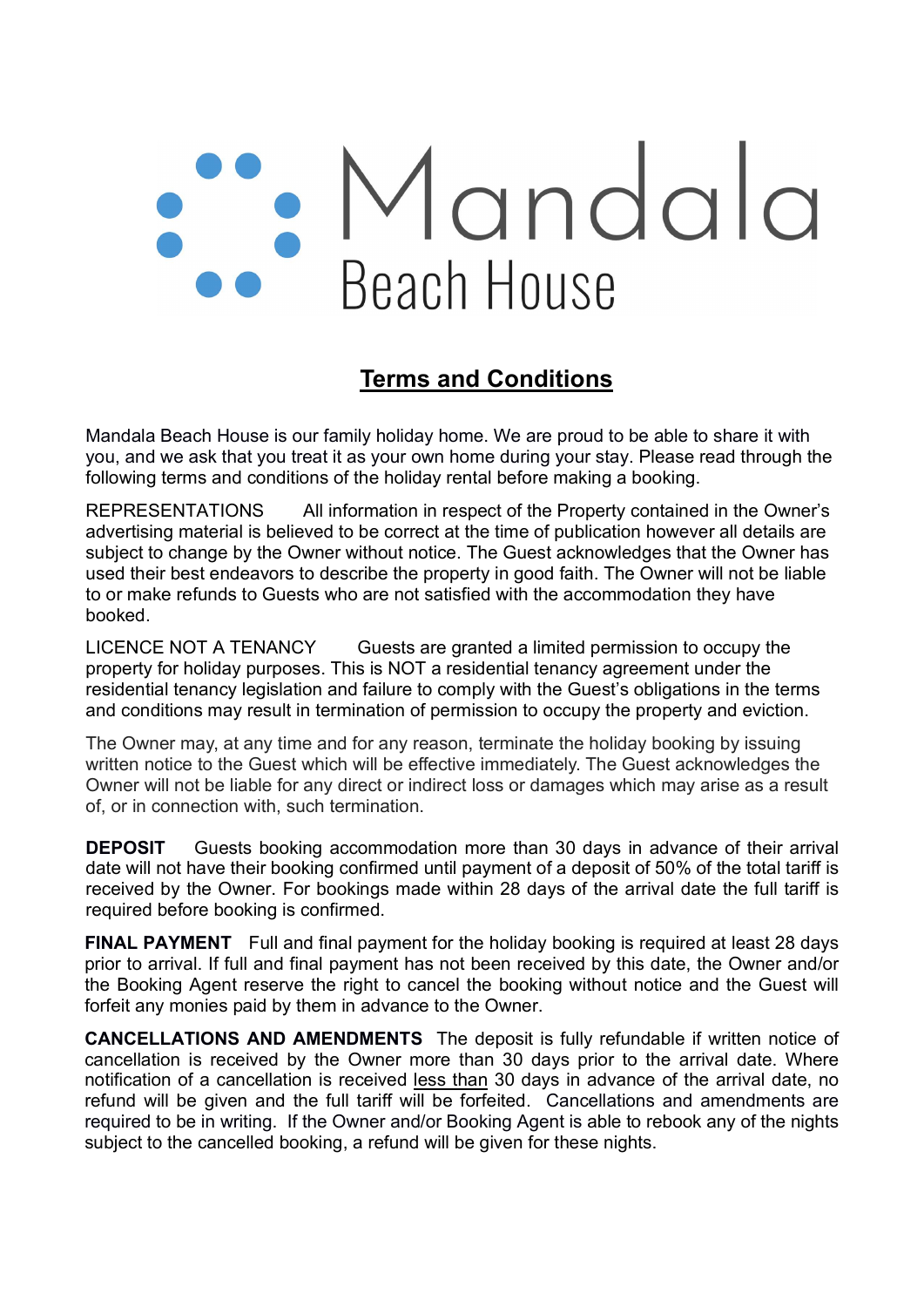SIZE OF PARTY The maximum number of quests must not exceed 12 people. UNDER NO CIRCUMSTANCES ARE PARTIES, FUNCTIONS or SOCIAL GATHERINGS PERMITTED IN THE HOUSE. The number of guests occupying the property for the holiday must not exceed the number specified on the Booking Form. If for any reason there is a change to the number of guests occupying the property, the owner or Booking Agent must be informed immediately. If approval is given for a change in the number of guests, an additional charge will be payable for each extra guest. In the event that this clause is breached, the owners reserves the right to evict all guests immediately and payment will be forfeited.

GUEST OBLIGATIONS Guests are required to look after and take all reasonable care of the property and all the furnishings and equipment included in the property and to observe the "No Smoking Inside" requirement for the duration of the holiday. It is the responsibility of the guests to ensure that all doors and windows are securely locked and that the property is left in a clean and tidy state at the end of the holiday.

The disposal of rubbish is the Guest's responsibility. Please ensure that rubbish and garbage is placed in the correct bins. The red bin is emptied every Wednesday night and the yellow bin is collected fortnightly, every second Wednesday. It is the Guest's responsibility to ensure bins are placed out on the street for collection on departure from the property.

Any faults, damages or breakages must be reported to the Owner/Booking Agent as soon as possible.

GUESTS WILL BE LIABLE FOR ANY BREAKAGES OR DAMAGES CAUSED TO THE PROPERTY DURING THE GUEST'S HOLIDAY OCCUPATION AND ALL COSTS OF REPAIR AND REPLACEMENT SHALL BE PAYABLE UPON DEMAND TO THE OWNER. IN THE EVENT THAT THE PROPERTY IS NOT LEFT CLEAN AND TIDY, INCLUDING THE BBQ, THE GUEST WILL BE LIABLE FOR THE COST OF EXCESS CLEANING WHICH WILL BE PAID FOR FROM THE BOND AT A RATE OF \$75 PER HOUR

KEYS Should a Guest lose or require additional keys then a fee of \$50.00 will be deducted from the Bond.

NOISE Guests and their visitors must not create noise which is offensive to neighbours especially between 10pm to 8am and during arrival and departure at any time throughout the occupancy. Offensive noise may result in termination of permission to occupy the property and forfeiture of any monies paid to the Owner. Any costs incurred by the Owner as a result of the Guest's noise will be paid out of the Bond.

NO SMOKING Smoking inside Mandala Beach House is strictly prohibited. If evidence of smoking inside the room is found, we have a strictly enforced fine of \$300. No exceptions.

NO PETS Sorry, we are unable to accommodate pets at Mandala Beach House. No exceptions.

CHECK IN & CHECK OUT TIMES Unless arranged in advance with the Booking Agent, check-In time is 3 PM and Check-Out time is 10.00 AM. The reason for the 10am check out is because it takes around 4-5-hours to clean the house so the next guests can enjoy a tidy house. Failure to depart at 10am will result in a fee of \$500 per 3-hour block.

**LINEN & TOWELS** Unless otherwise stated the accommodation includes the supply of all linen. This includes pillows, continental quilts, bed sheets, bath towels & bath mats, and tea